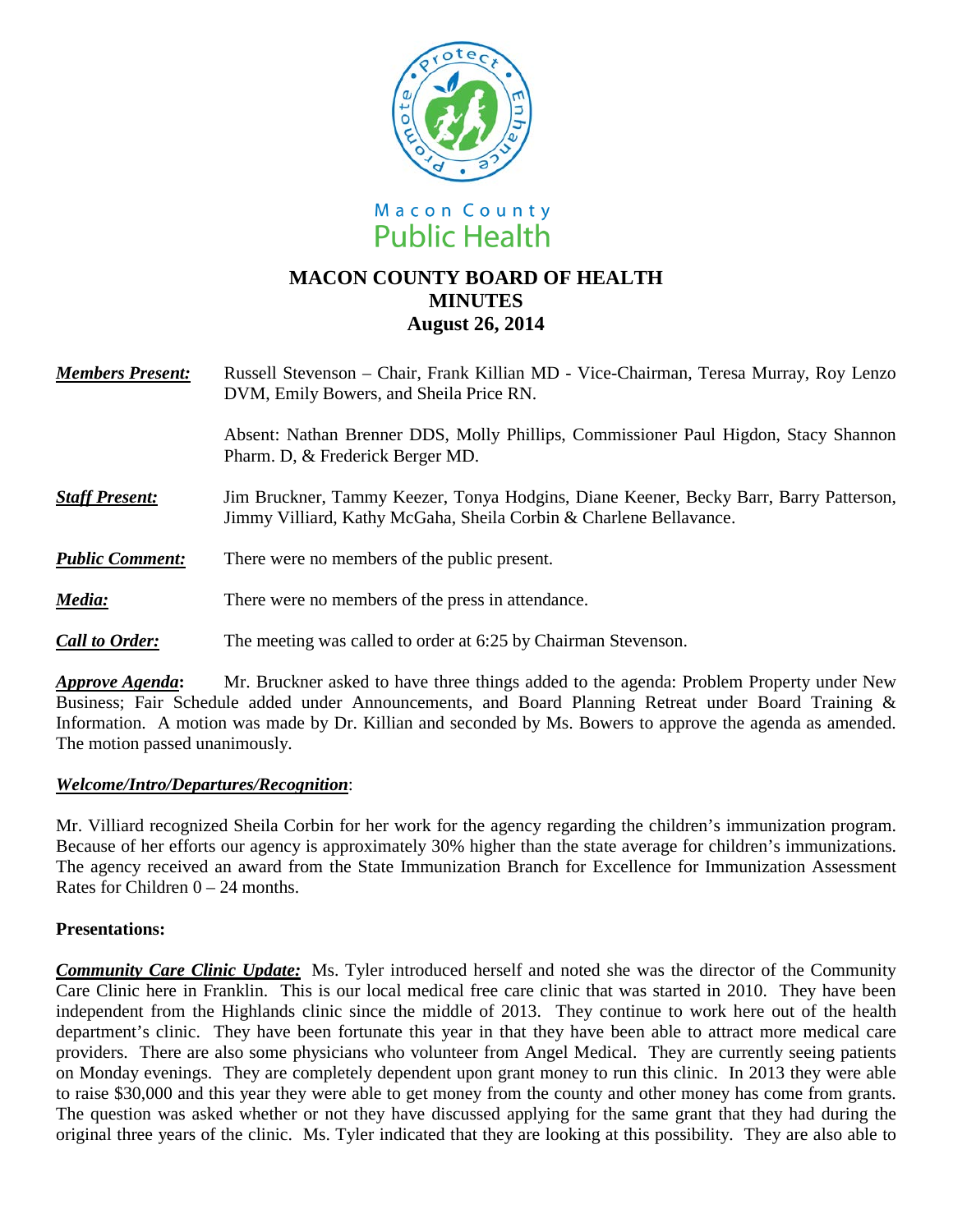offer free lab services up to \$1,000 per month. There was a question that was asked about whether Ms. Tyler knew what the operating costs were of the clinic. She indicated that they are approximately \$98,000 annually.

*Approve Minutes of Previous Meeting:* A motion was made by Ms. Price and seconded by Dr. Killian to approve the minutes of the July 22, 2014 meeting as presented. The motion passed unanimously.

## **Old Business:**

*Budget Update:* Ms. Hodgins reported on the month of July expenses and revenue. A copy of her report is attached to these minutes.

*EMR Update:* Ms. Keener reminded the board that at the last meeting we had suggested two different companies and had made our recommendation for Patagonia. We informed the Board of County Commissioners of the selection made at their most recent meeting. In support of our recommendation Sheila Price, from this Board, along with Lynn Wright and Andy Muncey from County IT, attended the commissioner's meeting. We have had further discussion about the contract with Patagonia and they have agreed to lower the annual maintenance fee and lock it in for 3 years.

*Cost Settlement Update:* Mr. Bruckner indicated that we received our check for \$449,920 yesterday. The money has to be used in the programs it was earned. He has discussed the information he is sharing with the County Manager and County Finance Officer who are in support of this budget amendment. We will be presenting this at the September 9, 2014 Board of County Commissioners meeting and asking them for their support/approval of this budget change. The breakdown of what we are requesting is to: apply \$223,915 against last year's purchases (\$8,000 more than was originally budgeted as revenue in FY14); \$98,000 to be applied toward our upcoming EMR purchase and the retrofit of the molar roller; and \$127,684 to be used for part time staff (.5 FTE Clerk, 1 FTE Dental Assistant, and 1 FTE Nurse), and operating supplies/equipment for the adult dental clinic and administration. Mr. Bruckner reminded the Board that they had voted to support this budget request at their June 24, 2014 meeting.

## **New Business:**

*Fee Plan Change:* Ms. Hodgins referred the members to the handout in their packets. The proposal was to increase the immunization fee by \$5.00 and reduce the administration fee by \$5.00. Our reimbursement from insurance is better for the vaccine than it is for the administration fee. There is a fee for MI-Paste that we realized we were billing at less than our cost. Mr. Bruckner referred the board members to the handout of Environmental Fee Schedule in their packets. There is an Environmental Health renewal fee on the fee schedule that we are charging to renew a permit before it expires. We were told by the state that there was no such thing in N.C.G.S. as a renewal permit. They advised us that when a permit expires, a new permit must be issued. The same goes if it is about to expire and a request is made for a new permit; the active permit must be revoked prior to a new permit being issued. In addition, Mr. Bruckner referred the board to the handout with the State Lab water testing fees. He informed the Board that the state lab made some significant changes in their fees for water sampling/testing based on a new legislative mandate. Mr. Bruckner requested that the board accept these fee changes as recommended. After a short discussion the Board asked for Mr. Patterson to contact some private labs to see if we can get a cheaper price from a local source. A motion was made by Ms. Price and seconded by Dr. Killian to approve the fee schedule changes as presented. The motion passed unanimously

*Billing Guide:* Ms. Hodgins referred the board members to the billing guide in their packets. She noted that pages with changes were tagged. She indicated that most of the changes were due to changes in Title X requirements. After a short discussion, a motion was made by Ms. Bowers and seconded by Ms. Murray to accept the billing guide as presented. The motion passed unanimously.

*Flu Season Plan:* Mr. Villiard reported that we have only received 360 doses of private purchased vaccine to date. No state supplied vaccine has been received. We are planning two main off site flu clinics, one at the fair September  $20<sup>th</sup>$  from 9:00 to 9:00 and one on October 8<sup>th</sup> at the Highlands Cashiers Hospital. We have many targeted flu clinics scheduled for businesses, and city and county agencies also. Due to high demand the last couple of years, we have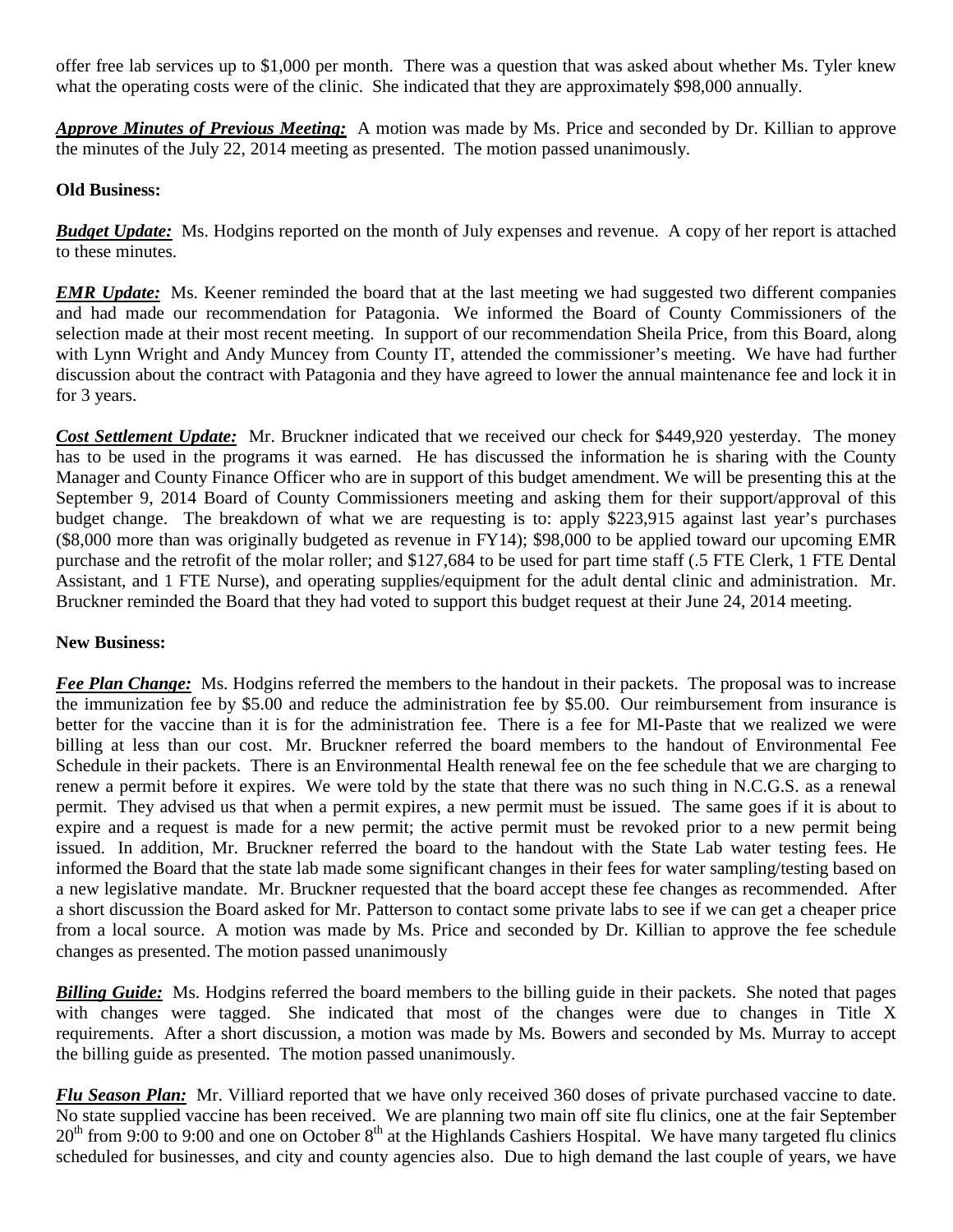ordered more of the high dose vaccine this year for people over 65 years of age. We ordered quadravalent for the staff and trivalent for the public. Mr. Stevenson asked if they were able to predict what type of flu season we would have this year. Mr. Villiard said according to his sources it looks, at this time, like it will be a normal influenza season.

*Employee Immunization Policy:* Mr. Bruckner informed the Board that it is time to review health department policies and the employee immunization policy is one the Board has been involved in developing and reviewing. He told the Board Members that he had been recently asked the question "why do hospitals (Angel being one) require all employees to have an annual flu vaccination and the health department does not". In surveying NC health departments Mr. Bruckner found that only 10% of health departments that responded required their employees to get the flu vaccination. In determining what vaccinations are recommended for Health Care Workers, in this case health department employees, we use the following resources: Center for Disease Control (CDC), Advisory Committee on Immunizations Practices (ACIP) and Occupational Safety and Health Administration (OSHA) websites. Ms. Keezer informed the Board that both agencies support the recommendation that all employees designated as health care workers be vaccinated against the flu virus. She reminded the Board Members that the current employee Immunization Policy already requires all health department employees to have all of the CDC, ACIP and OSHA recommended vaccinations for health care workers and we have consistently achieved 100% compliance. Mr. Bruckner informed the Board Members that last year the health department achieved approximately 72% compliance for flu vaccinations among health care workers employed. Of those that did not, to our knowledge, receive the flu vaccination 11 work 100% time face to face with clients/patients, 2 work in positions with limited client/patient contact, and 2 work in positions with limited general public contact, and 2 work in positions with significant general public contact. Mr. Bruckner said that because of the mission of the health department all Public Health Employees, regardless of daily job function, should be classified as health care workers. As public health employees they must all be available for work during public health emergencies and therefore should be vaccinated as recommended by CDC & ACIP. All public health workers due to our mission are at times at risk for exposure to serious, and potentially deadly, diseases and should be appropriate vaccines to reduce the chance that you will get or spread vaccine-preventable diseases. Ms. Keezer said that our biggest concern and why we wanted to discuss this with the Board is that our agency employees are the first line of defense in the event of an outbreak. Mr. Bruckner asked the board for their input and suggestions. After a brief discussion, opinion as to which employees should be required to get an annual flu vaccination was varied among Board Members and that prior to making the determined that all employees were required to get the annual flu vaccination, employee concerns about the vaccination would need to be addressed. In addition to Board Member comments, several staff were given the opportunity to voice their opinions. The biggest concern voiced was that it should not result in termination if an employee makes the decision not to get the flu vaccine, there should be other alternatives available for them. Another concern was related to vaccine safety research that is being done in Europe. Dr. Lenzo indicated that in his opinion you have to weigh the pros and cons of getting the flu vs getting the shot. He stated that some 36,000 people die from the flu every year and getting the shot can prevent this. He also said that these people chose to work in public health and that public health is one of the first lines of defense in an outbreak and staff need to be available to provide services. Mr. Stevenson suggested that the agency develop a question and answer survey analysis for employees to give information and try to assuage some of the concerns. He asked Mr. Bruckner and the health department leadership team, that once research is completed, to bring that information back to the Board as we get closer to a final decision.

*Fiscal Compliance Plan Priorities:* Ms. Keener previously presented the Fiscal Compliance Plan to the board and is now reporting on the committee recommendations of top five risk areas.

- 1. Developing a tool for the QI committees to use
- 2. Cash drawer compliance will begin implementing random cash drawer monitoring
- 3. Cash collection audit Develop and implement a policy to collect payments for services provided off-site and transport collections safely for storage.
- 4. Auditing of time sheets for accuracy, consistency for not only time worked but for services and programs provided through Cost Settlement reporting requirements.
- 5. County vehicle usage specifically for county use.

Mr. Stevenson asked if our employees didn't punch a time clock. Mr. Bruckner mentioned that we have discussed the issue of all staff being here from 8:00 to 5:00 and that this is not feasible for our agency. Several of our